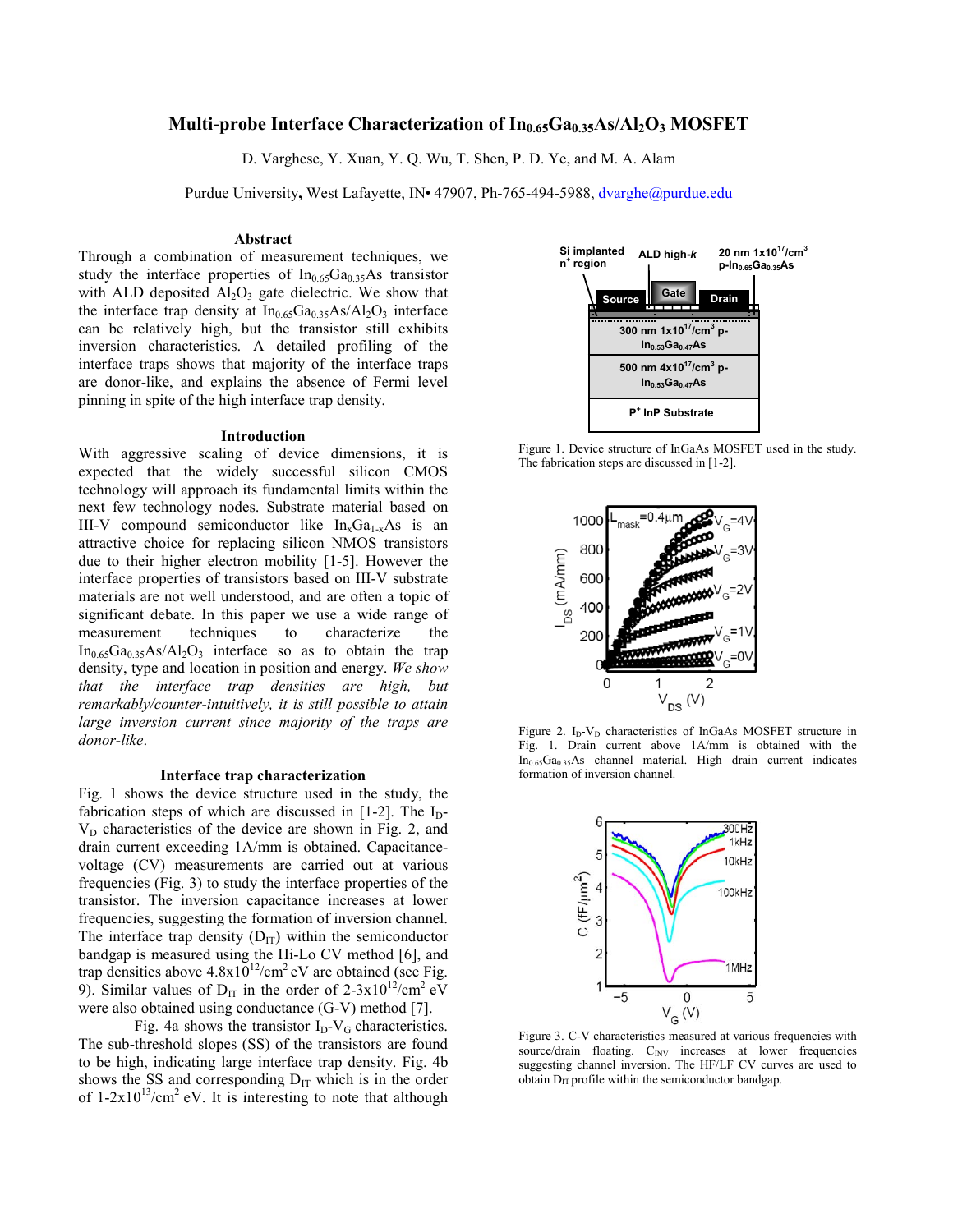

Figure 4. (a)  $I_D-V_G$  characteristics in logarithmic scale. Sub-threshold slopes (SS) obtained from  $I_D-V_G$  characteristics are high, suggesting high interface trap densities. (b) SS and interface trap density for various channel lengths. SS shows a larger variation compared to  $V_T$ suggesting donor-like traps.

 $D_{IT}$  shows variation close to factor of 2, the  $V_T$  shows a smaller variation, suggesting predominantly donor-like traps within the InGaAs band gap.

Charge pumping (CP) currents measured on various channel length devices are shown in Fig. 5a. A high offset CP current is obtained as the channel length is extrapolated to zero, which has been identified as contribution from substrate region under the gate pad (see Fig. 6). The slope of I<sub>CP</sub> vs. L is used to obtain  $D_{IT} \sim$  $1.5x10^{13}/cm^2$  eV. Note that the energy window scanned by



Figure 5. (a) CP measurements at various channel lengths. The constant offset current at  $L<sub>C</sub>=0$  is due to region under the gate pad (see Fig. 6).  $D_{IT}$  is obtained from slope of  $I_{CP}$  vs.  $L_C$ . (b) CP measurements with gate pad cut off. Both measurements give very close  $D_{IT}$  values.



Figure 6. Photograph showing device layout. Gate pad extension is found to corrupt CP measurement and is cut apart (region enclosed by dashed line). Channel width W=100 $\mu$ m for each side and channel length L<sub>C</sub>=40 $\mu$ m.



Figure 7. Multiple rise/fall time CP measurements provide energy profile of interface damage.  $D_{IT}$  is obtained from the slope of  $I_{CP}$  vs.  $ln((T_{R*}T_F)^{1/2})$  and is found to be close to that computed from full CP measurements (see Fig. 5).

CP vary within the oxide (see Fig. 13a), and hence a weighted average ∆E is used. *Full CP sweep on device with gate pad partly removed (Fig. 5b), and multiple rise/fall time CP measurement carried out on devices with different gate areas (Fig. 7) also give similar*  $D_{IT}$ *.* 

The low frequency CV (LF-CV) has been simulated in presence of  $D_{IT}$  and matched with measurement (see Fig. 8). The  $D_{IT}$  profile that has been used to match the simulated CV curve with measurement is shown in Fig. 9a. Fig. 9b explains the algorithm used to



Figure 8. Measured low frequency CV characteristic (f=300Hz) is matched with simulation by introducing interface traps. The  $D_{IT}$ profile used to obtain the match is shown in Fig. 9a and the algorithm used to model the impact of  $D_{IT}$  is explained in Fig. 9b.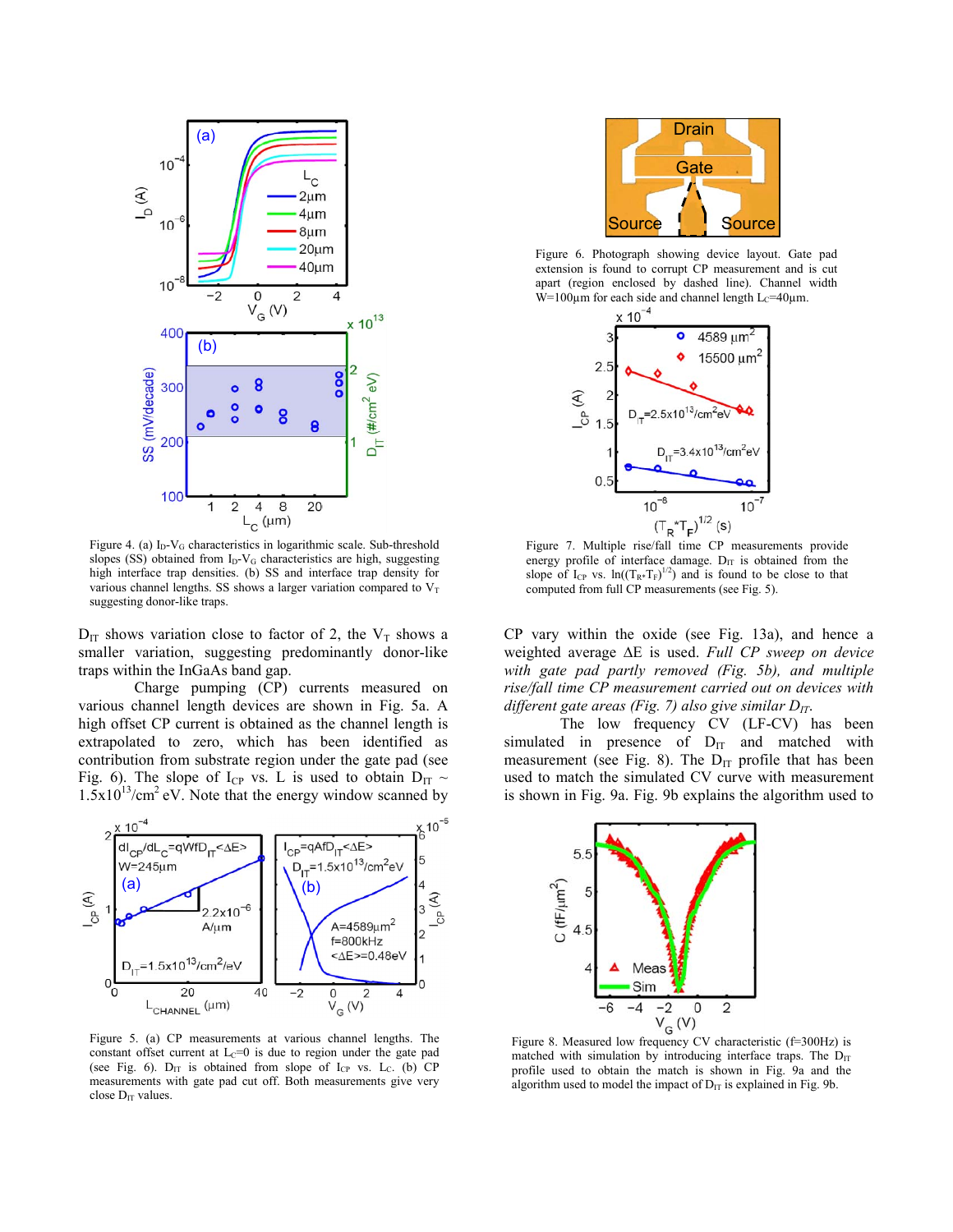



capacitance obtained from ideal CV.

Figure 9. (a)  $D_{IT}$  profile used to match measured and simulated LF-CV characteristic. A good match is obtained by using donor-like traps

below the InGaAs conduction band. The trap density within InGaAs band gap agrees well with that measured using Hi-Lo CV technique. (b) Algorithm used to obtain LF CV characteristic in the presence of interface traps from the ideal CV.

model the impact of interface traps into the simulated CV curve. Full numerical simulation also gives identical results [8]. Donor-like traps with density  $\sim 1x10^{13}/\text{cm}^2$  eV within the energy bandgap of InGaAs is required to match the experimental CV characteristics.

Fig. 10 provides a summary of interface trap profile from various characterization techniques. Different interface characterization techniques, depending on the region probed, provide a range  $D_{IT}$  from  $2x10^{12}$ - $3x10^{13}/cm^2$  eV. For Si/SiO<sub>2</sub> systems, the CP in general provides most accurate/reliable estimates of  $D_{IT}$ , however since various methods probe different spatial/energy extends into the dielectric and since consistency of assumptions in various techniques cannot be guaranteed apriori, additional work is needed for quantitative measure of  $D_{IT}$  at high-k/III-V interface. However it is interesting that the inversion-mode InGaAs MOSFET still works well with the relatively high  $D_{IT}$ , and we will address this question in the next section.

| Method             | $D_{IT}$ (E) (cm <sup>-2</sup> eV <sup>-1</sup> ) |                            |               | Trap    |
|--------------------|---------------------------------------------------|----------------------------|---------------|---------|
|                    | $E=E_C$                                           | $E=E_{MID\text{-}GAP}$     | $E=E_V$       | type    |
| $G-V$              | $2x10^{12}$                                       | $3x10^{12}$                |               | $\ast$  |
| Hi-Lo<br><b>CV</b> | $6.7x10^{12}$                                     | $8.4x10^{12}$              | $1.6x10^{13}$ | $\star$ |
| LF-CV              | $5.6x10^{12}$                                     | $1x10^{13}$                | $1.5x10^{13}$ | Donor   |
| $SS/V_T$           |                                                   | $1 - 2 \times 10^{13}$     |               | Donor   |
| CP                 |                                                   | $1.5 - 3.5 \times 10^{13}$ |               | $\ast$  |

Figure 10. Summary of  $D_{IT}$  profile obtained from various techniques. Note that the sensitivity of the G-V method is lower at high interface trap densities  $(qD_{IT} > C_{OX})$  [9], and might explain the slightly lower  $D_{IT}$  values compared to other techniques.  $SS/V_T$  and LF-CV techniques suggest significant contribution from donor-like traps. \*Cannot distinguish between donor/acceptor traps.

#### **Simulation Results**

The relatively high  $D_{IT}$  obtained from various characterization techniques have often been linked to Fermi level pinning, which in turn will prevent transistor inversion. However,  $I_D-V_G$  and CV characteristics clearly show inversion operation. This puzzle is resolved by noting that if the interface states are due to donor-like traps as suggested by  $I_D-V_G$  (Fig. 4) and LF-CV techniques (Fig. 8, 9), the  $V_T$  and ON-current of the transistor remain unaffected. This is also proven by the  $I_D-V_G$  characteristics obtained from detailed MEDICI simulation for various donor-like trap densities (Fig. 11a). Note that the SS values alone cannot distinguish between acceptor/donor-like traps (Fig. 11c), and hence cannot be used as a signature of Fermi level pinning. However,  $I_D-V_G$  characteristics for acceptor-like traps show an increase in  $V_T$  which makes inversion operation difficult (Fig. 11b), while full inversion – consistent with observed results in Fig. 4 is possible with donor-like traps. *We emphasize that this key* 



OFF-current of the device, keeping the  $V_T$  and ON-current unchanged. Acceptor-like traps degrade SS,  $V_T$  and ON-current. (c) SS from simulated  $I_D-V_G$  for various acceptor/donor-like trap densities. SS is independent of the nature of the traps and depends only on the trap density.